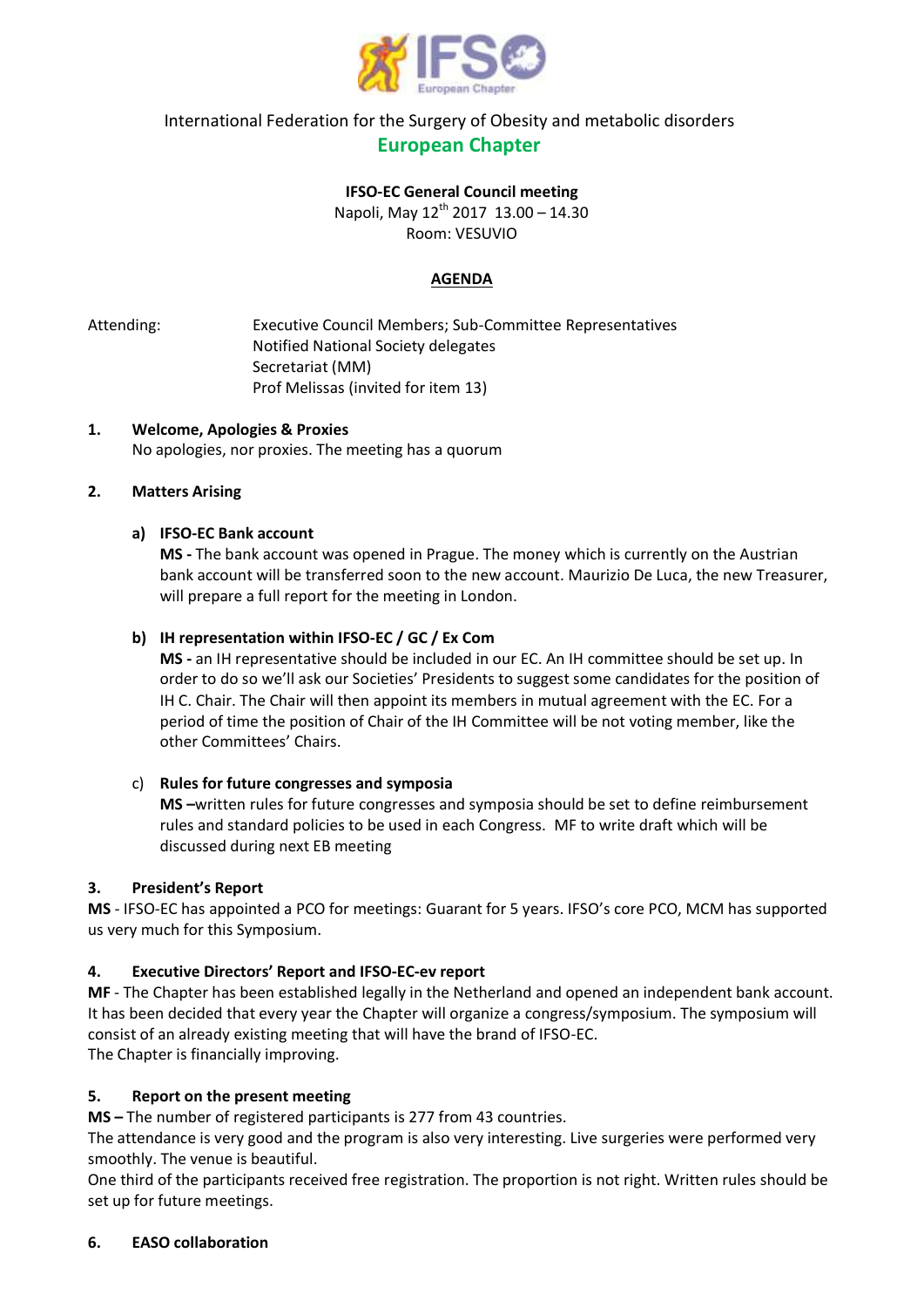**Reported by MF –** EASO is not going to have a joint meeting with IFSO-EC.

There are very few surgical papers at ECO this year in Porto. This is a clear shift from EASO side.

Basic scientists are concerned that a joint meeting could be too surgically oriented.

Maybe a second joint meeting could be scheduled in 2021 or 2022. A decision will be probably taken in Porto next week.

# **7. IFSO-EC 2018 Congress in Athens**

- **JM -** The organization is in progress. Promotion will start soon. The Scientific committee will be involved in the scientific content of the congress.
- **MS –** Any idea/suggestion is appreciated.

Asnat Raziel – in Israel there is an interesting research program on Microbioma.

# **8. IFSO-EC 2019 Symposium**

**MS –** The location hasn't been defined yet**.** Any suggestion from our members would be appreciated. AF to check once again with KM and RW, possible other UK surgeons, to see what is possible, and report to EB asap

# **9. IFSO-EC 2020 Congress and voting system**

**MS –** Two bids have been received for 2020: Prague and Durban. IFSO 2020 will be in July in Miami so IFSO-EC should be in late March/early April. Our PCO should have evaluated the two bids, but it has a conflict of interest with Prague. So IFSO's PCO, MCM, will evaluate the 2 bids and then we can vote.

**Rudolf Weiner –** we should vote now.

## **Bart van Wagensveld –** I agree.

**Marco Adamo –** The budget was overestimated so the bid is not valid at all.

**Asnat Raziel –** We want to vote now.

**MF –** if the majority of the General Council asks to vote, then we should vote.

**AF – Motion:** the General Council noted the Executive Council's concern about the conflict of interest and about the fact there is not enough information, nevertheless it wants to vote now. Motion is seconded and passed without opposition. Voting by show of hands: all in favor of Prague as location for the IFSO-EC in 2020.

## **10. IFSO-EC Symposium in London at IFSO 2017**

- **MS –** The EC has decided not to have an IFSO-EC Symposium in London because the slot we had been assigned had too many concurrent sessions.
- **Marco Adamo**  I'm part of the Council of BOMSS and we feel uncomfortable with this; there should have been more communication and interaction between IFSO-EC and BOMSS in the organization of symposia.

## **11. EAC-BS report**

**Reported by JM** - The COE Program was endorsed by IFSO during the General Council Meeting in Paris 2009.

There are 92 Centers (23 Academic Hospitals-25%, 15 State Hospitals-16.3%, 54 Private Institutions-58.7%) and 155 Surgeons from 25 countries in the area of Europe, Middle East and Africa (IFSO-EC) accepted to participate in the COE program by the end of April 2017. Forty four (44) Centers and 64 surgeons have already been evaluated and have received the COE designation. One surgeon has been evaluated and has received the Surgeon of Excellence (SOE) designation and 9 more surgeons are under evaluation.

By the end of April 2017, 46,344 patients were entered prospectively into the IBAR™. From those 40,761 (87.9%) were subjected to primary bariatric procedures, 3653 (7.9%) to re-do procedures and the rest 1930 (4.2%) to 2-stages operations. In the geographic area of IFSO's EC the primary procedures performed were Gastric bypasses 14,553 (35.7%), Sleeve gastrectomies 18,038 (44.25%), Adjustable gastric banding 2,578 (6.32%), Biliopancreatic diversion Scopinaro 185 (0.45%), BPD-DS 733 (1.8%), Mini gastric-bypass 3,541 (8.69%), Gastric plication 255 (0.63%), Gastroplasty 5 (0.01%) and other bariatric procedures 873 (2.15%).

For primary operations, intra-operative reported complications' rate is 0.88%, post-operative complications 1.55%, re-admissions for early complications 1.17% and re-admissions for late complications 1.61%. The reported overall mortality rate is 0.03%. Verification of data by site-visitation was performed for 64 COE surgeons and 1 SOE surgeon.